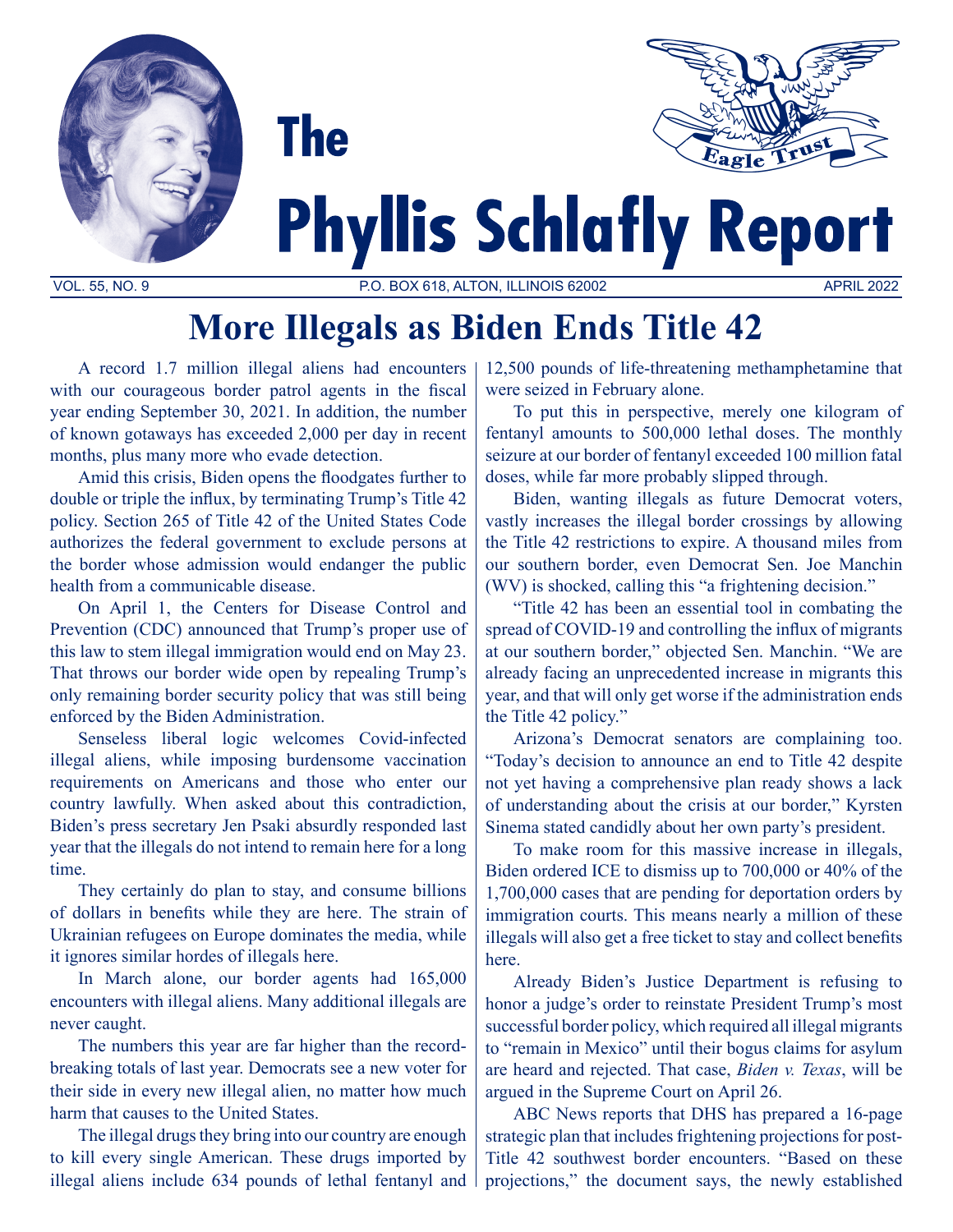Southwest Border Coordination Center "is currently planning for 6,000, 12,000 (high), and 18,000 (very high) encounters per day."

Let those numbers sink in. 18,000 per day is more than 500,000 per month, and more than 6 million per year.

The flood of people crossing our southern border is not some natural disaster beyond anyone's control. The reality, as stated by U.S. Rep. Jim Jordan (R-OH), is that "This is deliberate, this is intentional."

It is intentional, to replenish the shrinking number of liberal voters.

On April 5, the 4th of the 10 House Republicans who voted with liberals to impeach President Trump, Rep. Fred Upton (MI), announced he would not run for reelection.

The entrenched, 18-term incumbent Rep. Upton's announcement comes three days after Trump held a massive rally in Michigan which attracted 10,000 conservative supporters. The sports arena booked for Trump's rally quickly overflowed.

At this Michigan rally Trump predicted we will be "deluged by illegal immigration" amounting to "10 to 12 million" new illegal aliens, because of Biden ending Title 42 restrictions.

#### **Trumpify the GOP**

Remaking a political party is difficult, but essential now as the entrenchment of a few liberal Republicans has become intolerable. Never before has anyone improved and remade a political party as Donald Trump is doing, and failure is not an option.

An obstacle is the tradition of Republican primary voters reelecting incumbents. Of the 152 primary challenges to Republican state legislators so far this year, not a single one of the incumbents has lost.

But none of those challengers had Trump's endorsement. In the next few months, many primary challengers in battleground states will have Trump's endorsement which gives them a fighting chance.

Trump spoke in Michigan on April 2, a state that he won in 2016 but was taken from him in 2020 without any post-election audit. Trump reportedly won 370,000 more votes in Michigan in 2020 than in 2016, but based on a deluge of inadequately verified mail-in ballots Biden was declared the winner.

Michigan gets cold in the wintertime and depends heavily on energy and on gasoline-powered cars that can run in frigid weather. A study by AAA showed that when temperatures drop to 20 degrees Fahrenheit, which is common in Michigan where winter extends into April, the range of an electric car drops by 41%.

Conservatives should drive that issue to the bank in a state built on selling Corvettes and Mustangs. Pressing on the gas pedal should convert Michigan to the Republican side as West Virginia has, with its dependency on traditional energy.

Trump won West Virginia by a whopping 39 points in 2020, and he won Ohio by more than 8 points. Next-door Michigan should become solidly Republican too, thanks to Trump.

The biggest difference between Michigan and its neighboring Ohio is not demographics, which are similar, but the liberal Republican officeholders in Michigan. Only ten Republicans in the entire country voted for the second impeachment of Trump, but two of them were from Michigan.

Both inherited family fortunes, to which few can relate: RINO Fred Upton is an heir to the Whirlpool washing machine fortune, while his fellow pro-impeachment Republican Peter Meijer benefits from his ancestors' supermarket chain wealth. Trump backs challengers in the primary to both, which will be held on August 2.

"Michigan demands better," declared the 14th Congressional District Republican Executive Committee about both. "This call for censure now joins other requests made across the state that made the same request of the Michigan Republican Party."

Upton and Meijer were two of only nine Republicans who voted to hold conservative Steve Bannon in contempt. RINOs also voted to establish the Pelosi-controlled House Select Committee, a group of Trump-haters that voted to improperly recommend criminal contempt charges against two top law-abiding aides of Trump in the White House, the conservative Peter Navarro and Dan Scavino.

The liberal infiltration of Republican leadership in Michigan has frustrated progress there. It is overdue for Republican voters to oust the RINOs in their primaries, to turn Michigan into a red Republican state as nearby Ohio and West Virginia are.

Advancing that goal, Trump has endorsed 10 state legislative candidates in Michigan, the most of any state, in addition to endorsing in 5 congressional races and 2 candidates for statewide office there.

Likewise, Trump is remaking the Georgia Republican party, with his high-profile rally there amid his endorsement of several candidates for high statewide offices. But an obstacle is how money is pouring in from liberals to try to reelect anti-Trump politicians, such as the Republican Georgia Governor Brian Kemp.

Out-of-state money rains down on liberal Republicans who need to be voted out of office by conservative primary voters. Liberals see what is at stake in these primaries, and they realize that if they can prop up a RINO in his primary, then the Left prevails no matter who wins the general election.

Rep. Liz Cheney (R-WY) has raised more than \$7 million, the vast majority of it from outside of the state she is supposed to represent, Wyoming. Her opponent should expose Cheney as a tool of the Left at this point, and demand that Cheney return donations by liberals to her campaign.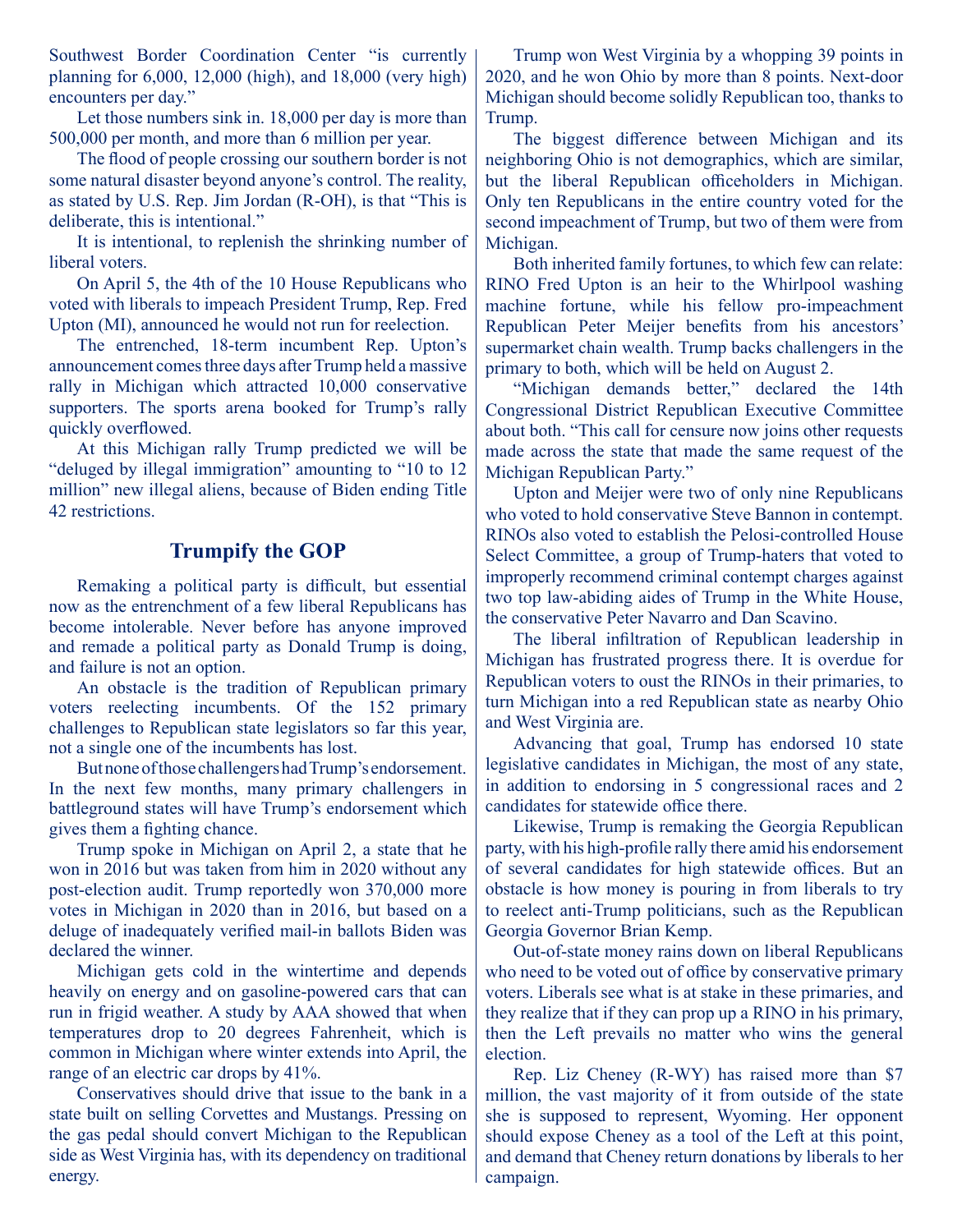As the anti-Trump Republicans take money from the Left, they become beholden to the liberal agenda on issues that count most. Trump is doing everything he can to fumigate the GOP from this infestation by the Left, and he needs all hands on deck to right the ship as the Left increases its attempts to hijack it.

With liberal control of Big Tech, Hollywood, and the media, liberal political donations are as much as fifty times larger than conservative political donations. The only antidote to the pestilence upon the Republican Party by the Left is the assertion of the Trump brand, as applied to the candidates he has endorsed.

### **Clean Out the Rot**

"We have to clean out the rot of our failed foreign policy establishment," Donald Trump declared at his rally in South Carolina March 12. Trump's thousands of enthusiastic supporters who braved the unseasonably cold March temperatures in the Palmetto State fully agree.

Part of that "rot" is due to Republicans in Name Only (RINOs). Trump was in South Carolina to help defeat two of them, Representatives Tom Rice (R-SC) and Nancy Mace (R-SC).

Congressman Rice's response to Trump's praiseworthy visit to the small state was illustrative of how clueless many entrenched incumbents are. Rice referred to Trump as a "would-be tyrant," and bizarrely compared patriots who rallied at the Capitol last year on January 6th to violence in Ukraine.

The invasion of Ukraine would never have occurred if Trump had remained in the White House, yet Rep. Rice was one of ten Republican turncoats who voted to impeach him a second time in the final days of Trump's first term. All of those RINO congressmen need to be defeated in their primaries, and four of them have already quit in the prime of their careers.

The "rot" in D.C. bears responsibility for embracing a globalist agenda that allowed the humanitarian crisis in Ukraine to occur. Conservative Poland, one of the poorest nations in Europe, has borne the brunt of the exodus so far of 1.7 million refugees from Ukraine, nearly 5% of Poland's population, with almost no help by wealthier liberal European countries.

Ukraine has prohibited men of fighting age (defined as 18 to 60) from leaving the country, which has created another crisis for the transgender agenda. Men who self-identify as women are not allowed to leave, while women who selfidentify as men are changing back to their biological gender in order to escape.

The incredibly charitable Poland was recently sanctioned, at an estimated cost of billions of dollars, by the Leftist European countries in part for not being pro-transgender enough. Hungary was sanctioned too, although it is taking in hundreds of thousands of Ukrainian refugees.

If the Leftist politicians who seized power in Ukraine in 2014 had been more conservative by promoting armed selfdefense by its citizenry, as done in Finland and Switzerland, then Russia might have thought twice before invading, and millions of Ukrainians would have less reason to flee. Selfdefense is necessary both to repel an invader and to protect against resultant looting and violence.

In 1999 Ukraine reported to the United Nations that civilians are not allowed to possess handguns. In a lawless society that results from bombing, less access to self-defense means more refugees.

Contrast that with Finland, which is generally liberal but has long valued a high rate of private ownership of guns. Finland ranks #4 worldwide in gun ownership, while the United States is #1.

The Soviet Union unsuccessfully invaded Finland in 1939, and it was Finland's private ownership of guns that saved it. Ordinary Finnish citizens then repeatedly ambushed Soviet soldiers as they took cigarette or meal breaks.

The Soviet Union thereby lost six times as many men as Finland did, and the Soviet soldiers quickly retreated back to where they came from. It was not military jets or no-fly zones or more tanks that saved Finland, but private handgun ownership.

To this day Finland allows and encourages a fully armed citizenry, and training is widely available. Switzerland, also a small country trapped between more powerful neighbors, has maintained its independence for over 700 years the same way.

But instead of adopting a conservative approach of self-defense, the "rot" in our State Department and Europe encouraged Ukraine's politicians to expect NATO and American intervention with billions of dollars and fighter jets. Ukraine President Zelensky himself spoke to an unprecedented joint session of Congress March 16, but the United States should not become the world's policeman again.

The liberal rot in D.C. snuck into the massive Ukraine aid bill more gun control in the United States, without adequate debate. The Violence Against Women Reauthorization Act of 2022 (VAWA) was rushed through in a late-night session, with one Republican saying she was just trying to help Ukrainians by enacting the overall bill that sends nearly \$14 billion to liberal Ukrainian politicians.

VAWA's new gun control provision authorizes our federal government to deputize state and local officials to enforce federal gun laws. It further requires new federal investigations into all denials returned by the National Instant Criminal Background Check System (NICS), even though most of those denials are wrongly based on federal database errors.

Many including Trump have called for Biden to allow more drilling for oil to end dependency on Russia. We should also be exporting handguns to arm private citizens in countries that live in fear of invasion by Russia or China, as liberals should have been advocating for Ukraine.